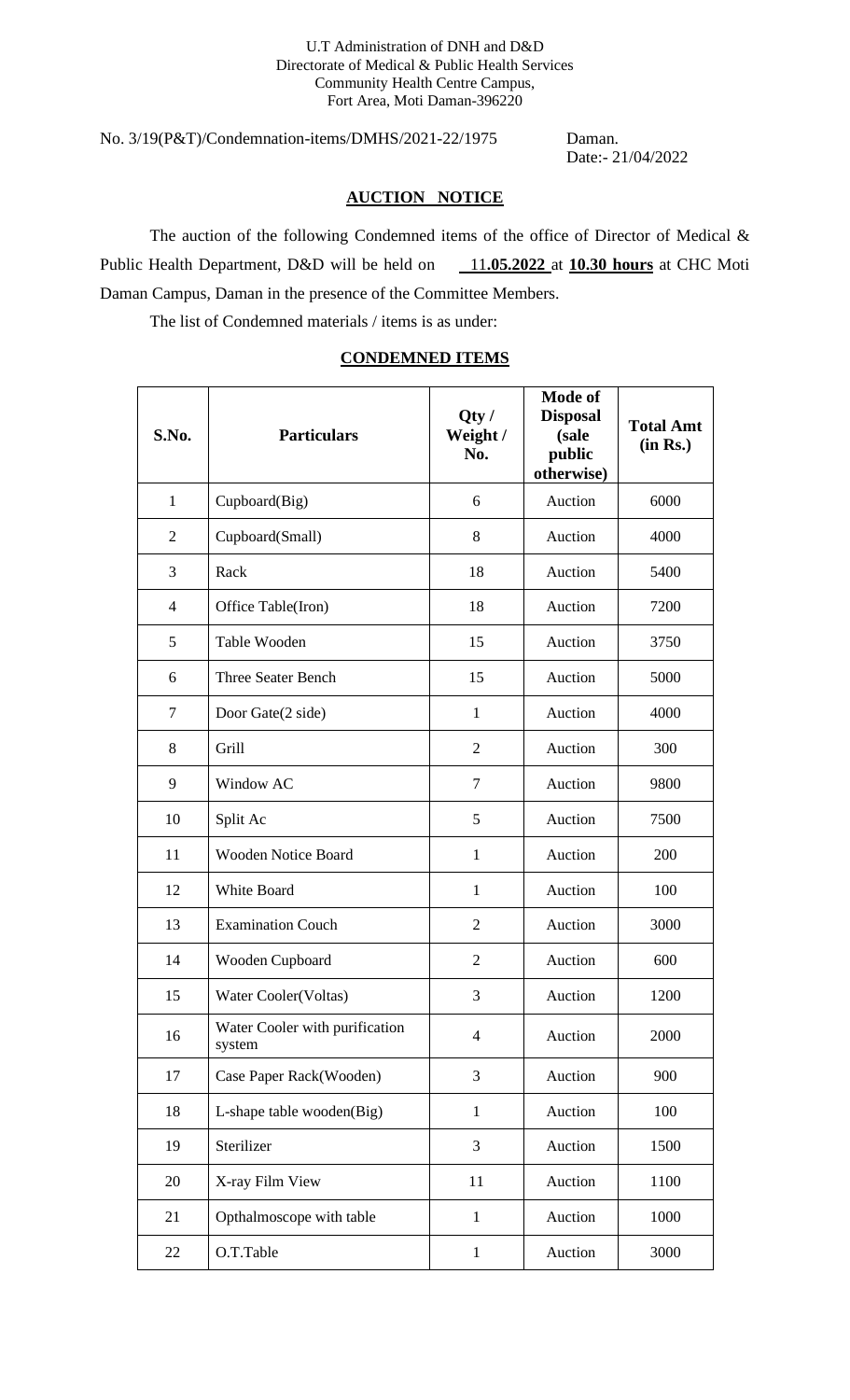| 23 | Anesthesia Trolly              | $\overline{2}$ | Auction | 2400  |
|----|--------------------------------|----------------|---------|-------|
| 24 | Crash Cart                     | $\overline{2}$ | Auction | 2000  |
| 25 | OxygenConcentrator             | $\overline{2}$ | Auction | 200   |
| 26 | Defibrillators                 | $\mathbf{1}$   | Auction | 200   |
| 27 | Revolving Chair                | 55             | Auction | 16500 |
| 28 | Simple Chair                   | 6              | Auction | 600   |
| 29 | <b>Suction Machine</b>         | $\overline{4}$ | Auction | 1600  |
| 30 | ILR(Haier)                     | $\mathbf{1}$   | Auction | 1000  |
| 31 | Computer                       | 6              | Auction | 600   |
| 32 | Printer                        | $\tau$         | Auction | 700   |
| 33 | Bed side Locker                | $\mathbf{1}$   | Auction | 150   |
| 34 | Wheel chair                    | $\mathbf{1}$   | Auction | 300   |
| 35 | Table Fan                      | 3              | Auction | 300   |
| 36 | <b>Wooden Door</b>             | 6              | Auction | 1200  |
| 37 | Window                         | 9              | Auction | 1350  |
| 38 | Door Plactic                   | $\mathbf{1}$   | Auction | 100   |
| 39 | <b>Internet Box</b>            | 5              | Auction | 1000  |
| 40 | T.V.                           | 1              | Auction | 50    |
| 41 | <b>Patient Stool</b>           | $\overline{4}$ | Auction | 200   |
| 42 | LED Screen(Big)                | $\overline{2}$ | Auction | 2400  |
| 43 | Patient Bed                    | $\overline{2}$ | Auction | 3000  |
| 44 | Oxygen Cylinder(Small)         | $\mathfrak{2}$ | Auction | 500   |
| 45 | Weight Machine (platform type) | $\mathfrak{2}$ | Auction | 600   |
| 46 | Dressing Drum                  | 11             | Auction | 1100  |
| 47 | Bicycle                        | 1              | Auction | 300   |
| 48 | Biomedical waste trolly        | $\overline{4}$ | Auction | 800   |
| 49 | Fire Cylinder                  | $\mathfrak{2}$ | Auction | 200   |
| 50 | Wooden Board                   | 21             | Auction | 4200  |
| 51 | Window Grill                   | 8              | Auction | 600   |
| 52 | Iron Channel(Big)              | 3              | Auction | 1600  |
| 53 | Sign Board                     | $\mathbf{1}$   | Auction | 150   |
| 54 | Plastic chair                  | $\overline{2}$ | Auction | 200   |
| 55 | <b>Slinding Window</b>         | $\mathbf{1}$   | Auction | 150   |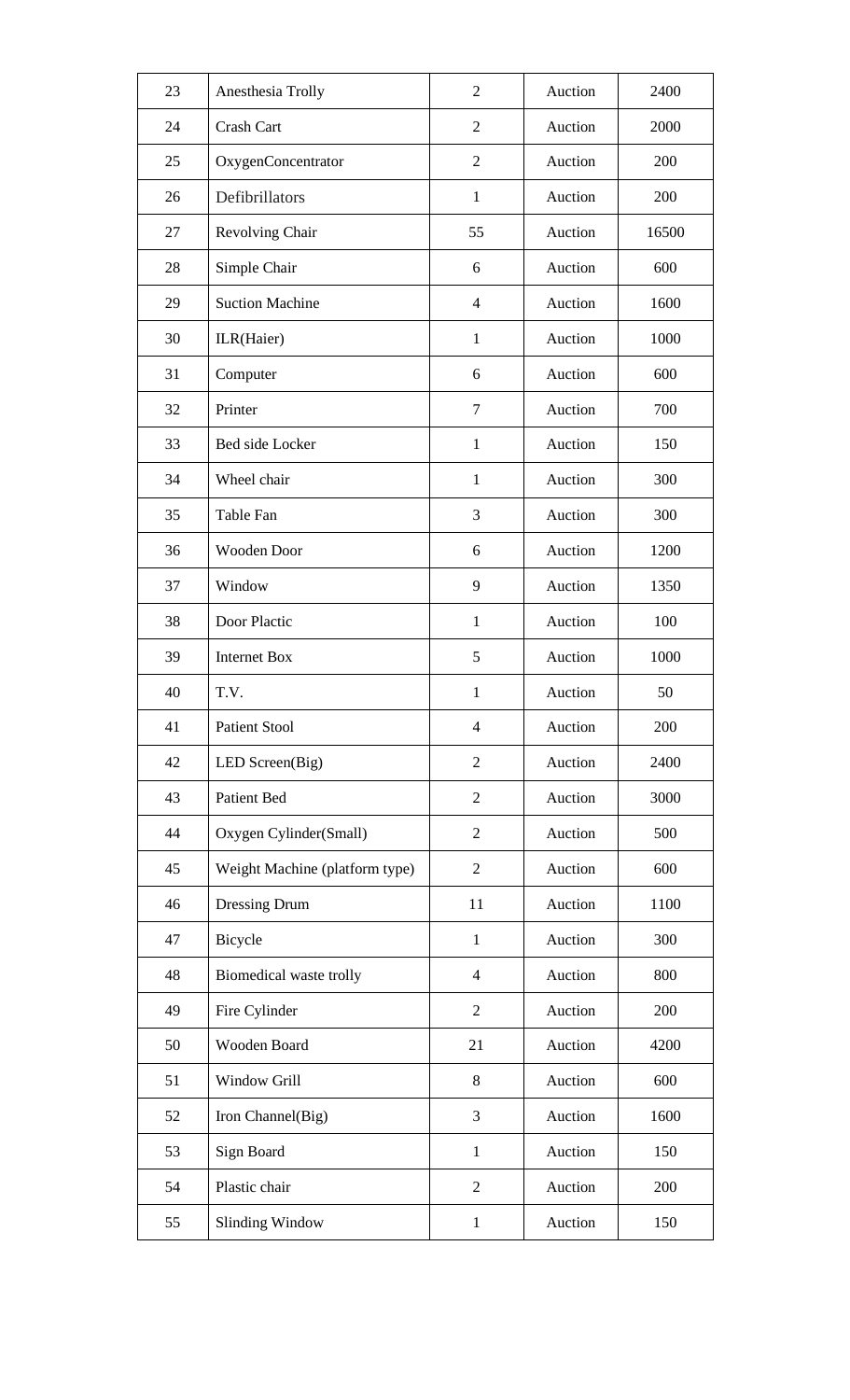| 56 | Sintex Tank 2000 ltr                                                                         | 5              | Auction | 5000 |
|----|----------------------------------------------------------------------------------------------|----------------|---------|------|
| 57 | Oil drum 200 ltr                                                                             | $\tau$         | Auction | 2100 |
| 58 | computer monitor                                                                             | 3              | Auction | 300  |
| 59 | Bed side screen                                                                              | $\overline{4}$ | Auction | 600  |
| 60 | HP Scanner jet 200                                                                           | $\mathbf{1}$   | Auction | 150  |
| 61 | <b>UPS</b>                                                                                   | $\overline{2}$ | Auction | 200  |
| 62 | Lamination machine                                                                           | $\mathbf{1}$   | Auction | 150  |
| 63 | Foot Step                                                                                    | $\mathbf{1}$   | Auction | 100  |
| 64 | X-ray Stand                                                                                  | $\mathbf{1}$   | Auction | 1500 |
| 65 | Overbed Table                                                                                | $\mathbf{1}$   | Auction | 200  |
| 66 | I.V. Stand                                                                                   | $\mathbf{1}$   | Auction | 100  |
| 67 | Bed side Table                                                                               | $\overline{2}$ | Auction | 400  |
| 68 | Stabilizer                                                                                   | $\mathbf{1}$   | Auction | 300  |
| 69 | Condom Box                                                                                   | $\mathbf{1}$   | Auction | 150  |
| 70 | X-ray control pannel                                                                         | $\mathbf{1}$   | Auction | 540  |
| 71 | <b>Glass Cubborad</b>                                                                        | $\mathbf{1}$   | Auction | 600  |
| 72 | Oxygen Cylinder Trolly                                                                       | 8              | Auction | 600  |
| 73 | Mike                                                                                         | 2              | Auction | 200  |
| 74 | Walker                                                                                       | $\overline{2}$ | Auction | 100  |
| 75 | Others: B.P.<br>Instrument, Sthethoscope, Surgical<br>scissor, Telephone, Vaccine<br>carrier |                | Auction | 500  |

- 1. The auction of above Condemned items will be "AS IS WHERE IS BASIS" and interested party can inspect the items on working days during office hours after obtaining permission from the Director, Medical & Health Services, D&D. The Auction notice may be downloaded from [http://www.daman.nic.in.](http://www.daman.nic.in/)
- 2. The bidder must submit application as per attached Annexure along with a copy of their PAN Card Number, residential proof i.e. Ration Card, Voter ID Card, etc without which no bid will be entertained on or before **10/05/2022** upto 15.00 Hrs.
- 3. The interested bidder(s) may be provided the opportunity to inspect condemned items during office hours before participating in the auction process from **02/05/2022** to **07/05/2022** from 10.30 A.M to 1.00 P.M
- 4. Interested Bidder would have to Submit Tender Fess Rs.500/-(Rs. Five Hundred Only) in form of **Demand Draft only** in favour of the "**Director of Medical & Health Services", Daman** any Nationalized or Scheduled Bank of India payable in Daman along with application.
- 5. Interested bidders would have to submit EMD for *Rs.200*/- (Rs. Two Hundred Only) for *each bid* in form of Demand Draft in favour of the "**Director of Medical & Health Services", Daman** any Nationalized or Scheduled Bank of India payable in Daman at the time of Auction. The EMD shall be refunded back to the unsuccessful bidder after the auction process is completed.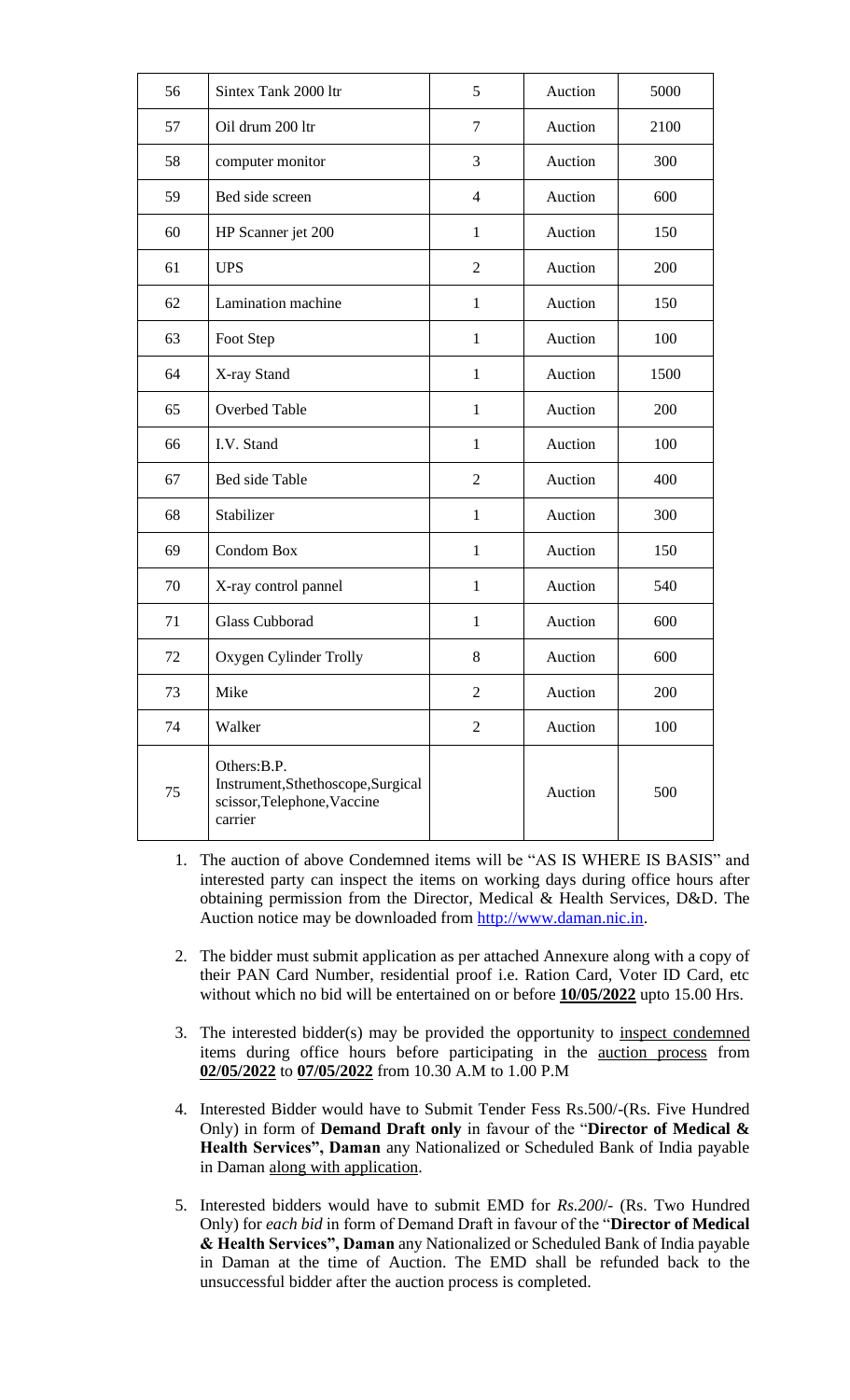- 6. The bidder(s) may bid for single or multiple items and accordingly has to submit EMD.
- 7. Every bid for particular item shall be increased by minimum 10% of last bid of that item during auction process.
- 8. An offer shall be considered as highest and final, only if the amount of bid offered by the bidder is announced consequently three times uninterrupted.
- 9. The successful bidder has to deposit Total Amount of the offered bid on next day of auction in form of Demand Draft. The condemned items will be handed over to the successful bidder(s) only once approved by competent authority.
- 10. If the successful bidders fail to deposit the quoted price, his bid will be cancelled and the entire amount i.e., EMD will be forfeited.
- 11. The auctioned items will be lifted by the successful bidder(s) within 7 days of issue of letter from this office.
- 12. The items will be sold on "As is where is" basis and the principle of caveat emptor (let the buyer be aware) will apply. "As is where is" means that the description / quality indicated are approximate and the seller does not give any assurance or guarantee that the material will strictly adhere to the advertisement. All items shall be taken delivery from the site by the successful bidder, with its faults and error in description, if any. Neither can the sale be invalidated not the bidder(s) make any claim(s)/compensation, whatsoever, on account of any defect in description or deficiency in the quantity and quality. No plea of misunderstanding or ignorance of conditions put forth subsequent to a conformation of sale shall be accepted.
- 13. The Government reserves the right to reject all or any offer in whole or part without assigning any reasons thereof.
- 14. Dispute, if any, shall be subject to Daman jurisdiction only.

*Sd/- (Dr. V. K. Das)* **Director** Medical & Health Services "Tel.No.0260-2230 470" e-mail Id: [dmhs-daman](mailto:dmhs-daman-dd@nic.in)[-dd@nic.in](mailto:dmhs-daman-dd@nic.in) ptdmhsdaman@gmail.com

Copy to :-

- 1. All Heads of Office, Daman for information & n.a.
- 2. Field Publicity Officer, Daman for wide publicity in Newspaper.
- 3. NIC, Daman for upload in govt. website for wide publicity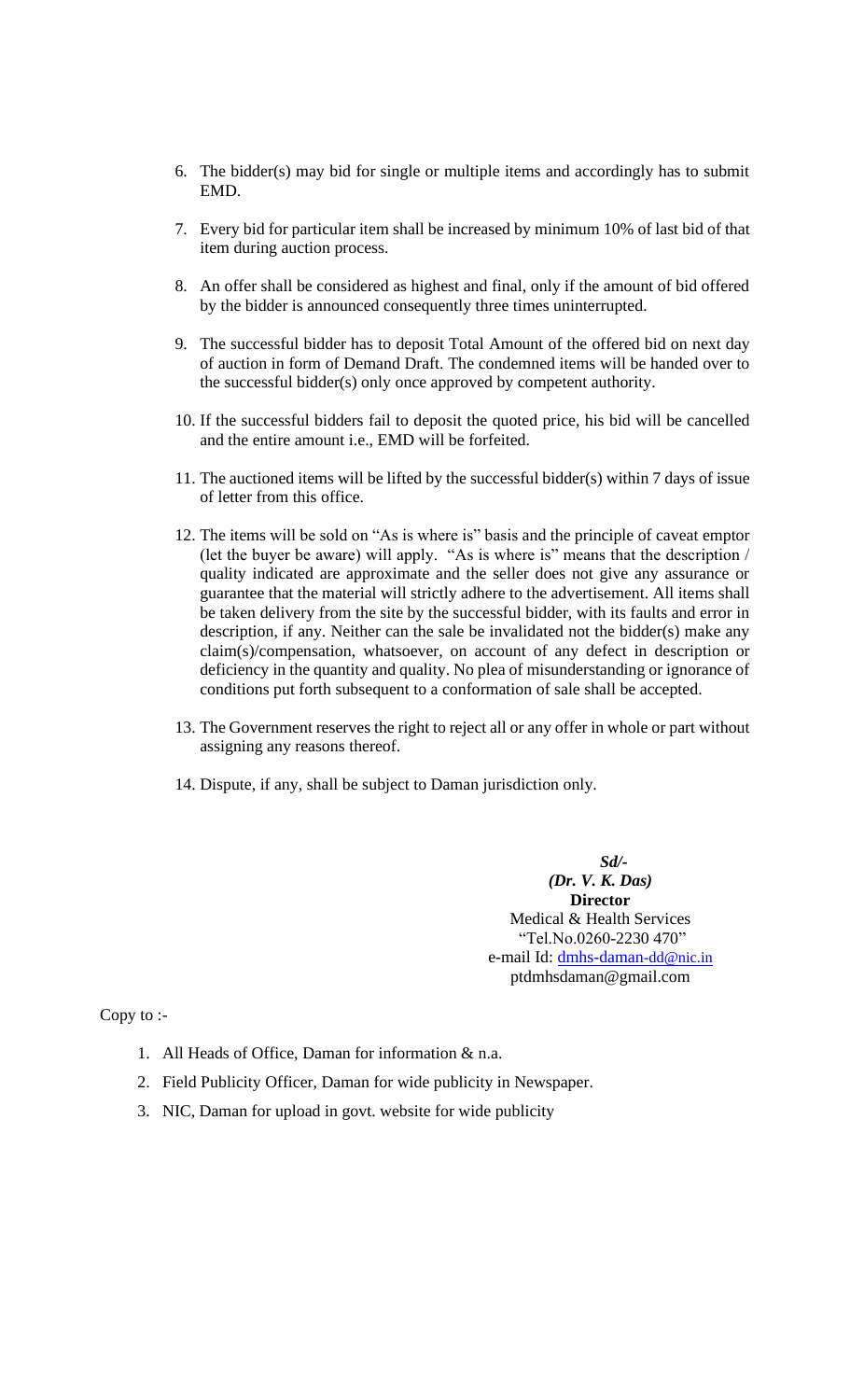#### UT Administration of D& NH &Daman& Diu Directorate of Medical & Health Services, Community Health Centre, Moti Daman.

No. DMHS/DD/Vehicle-Cond/2020-21 Dated: - / /2022

### **APPLICATION FORM FOR AUCTION**

**1. Name of Firm: -** ………………………………………………………………… **2. Address:-** ………………………………………………………………… ………………………………………………………………………………………… …….…………………………………………………………………………………… …….…………………………………………………………………………………… **3. PAN NO:**- ………………………………………… **4. Residential Proof**:- …………………………………………………………………… **5. Contact N**o:-……………………………………………………………….

**Signature**:-………………………………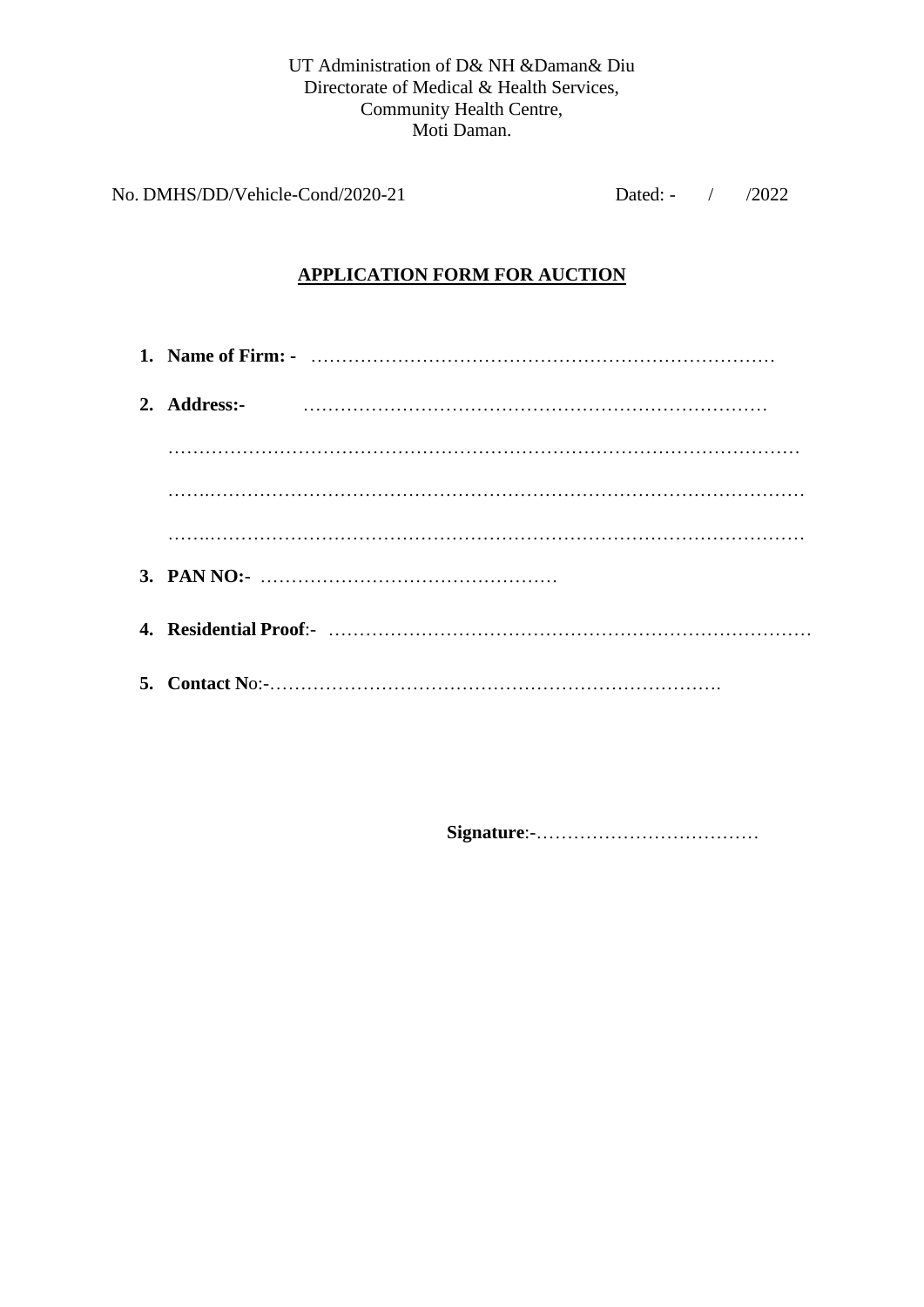UT Administration of D& NH &Daman& Diu Directorate of Medical & Health Services, Community Health Centre, Moti Daman.

### **EMD DEPOSIT FORM**

No. DMHS/DD/Vehicle-Cond/2020-21 Dated: - /05/2022

## **List of Vehicles for which bid is submitted**

| Sr.No             | <b>Make / Model of Vehicles</b> | EMD |
|-------------------|---------------------------------|-----|
| $\overline{1}$ .  |                                 |     |
| 2.                |                                 |     |
| $\overline{3}$ .  |                                 |     |
| 4.                |                                 |     |
| 5.                |                                 |     |
| 6.                |                                 |     |
| 7.                |                                 |     |
| 8.                |                                 |     |
| 9.                |                                 |     |
| 10.               |                                 |     |
| $\overline{11}$ . |                                 |     |
| 12.               |                                 |     |
| 13.               |                                 |     |
| 14.               |                                 |     |
| 15.               |                                 |     |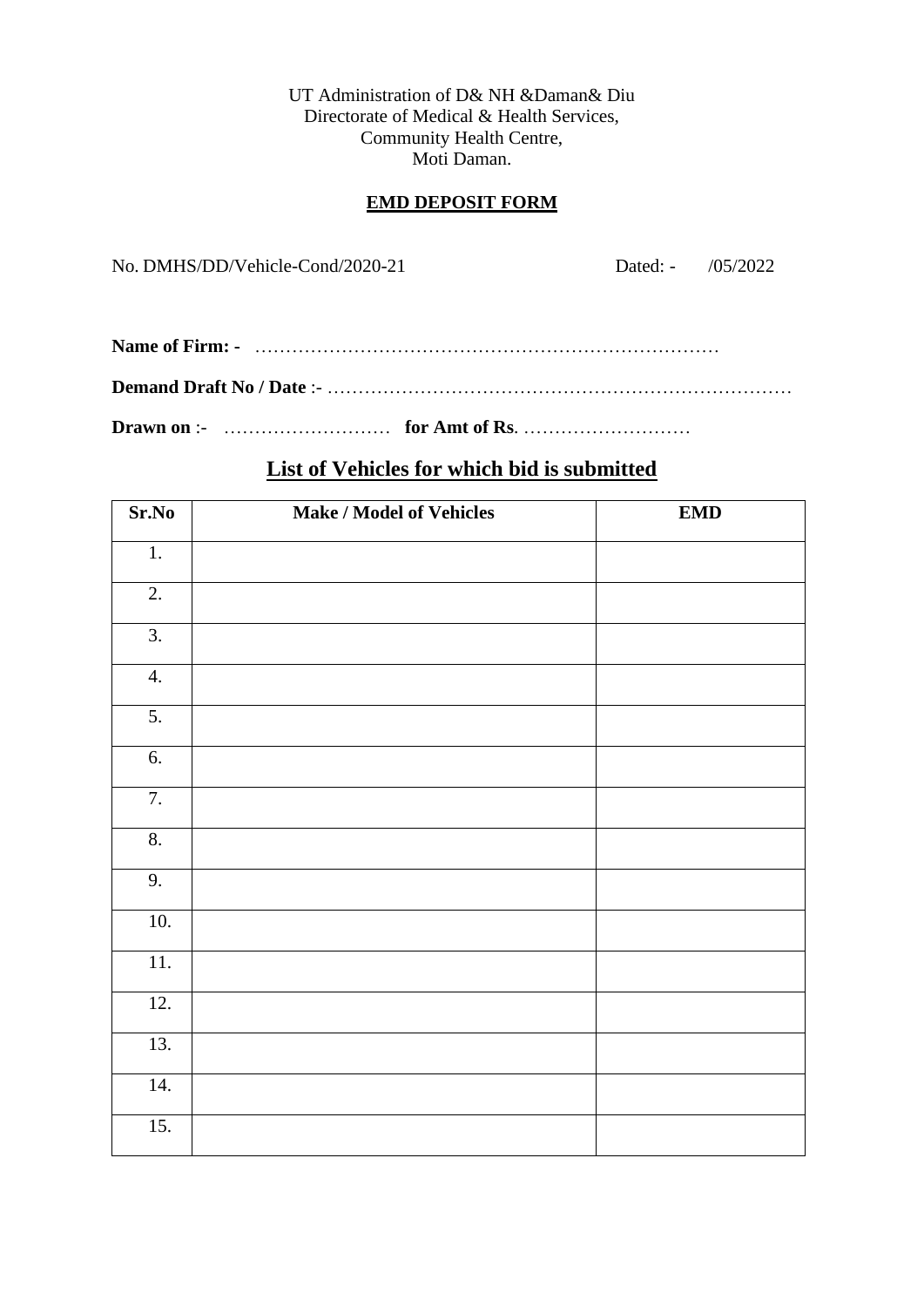| 16.               |  |
|-------------------|--|
| $\overline{17}$ . |  |
| $18.$             |  |
| 19.               |  |
| 20.               |  |
| 21.               |  |
| $\overline{22}$ . |  |
| 23.               |  |
| 24.               |  |
| 25.               |  |
| 26.               |  |
| 27.               |  |
| 28.               |  |
| $\overline{29}$ . |  |
| 30.               |  |
| $\overline{31}$ . |  |
| 32.               |  |
| 33.               |  |
| $\overline{34.}$  |  |
| $\overline{35}$ . |  |
| $\overline{36}$ . |  |
| 37.               |  |
| 38.               |  |
| 39.               |  |
| 40.               |  |
| 41.               |  |
| 42.               |  |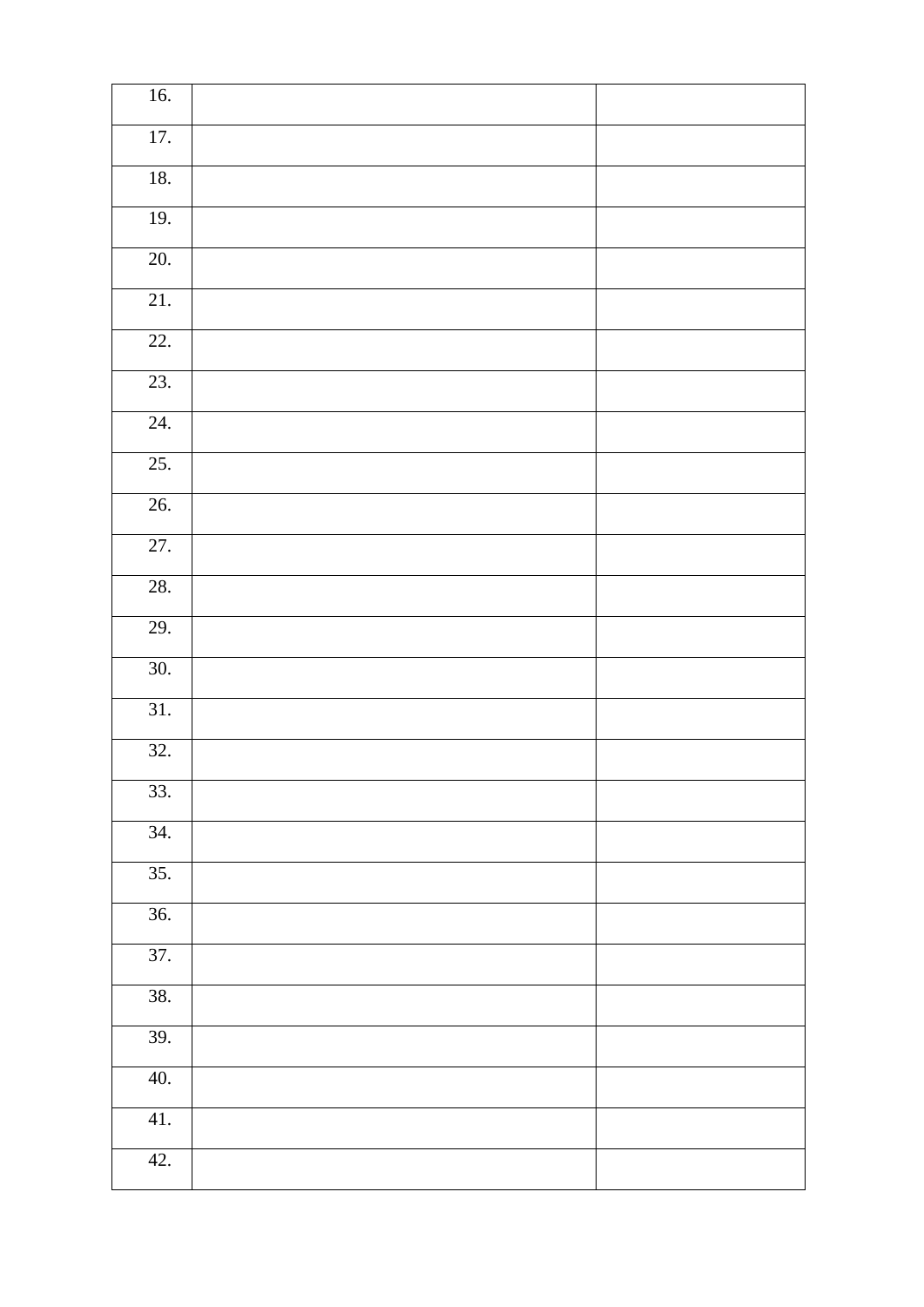| 43.               |  |
|-------------------|--|
| 44.               |  |
| 45.               |  |
| 46.               |  |
| 47.               |  |
| 48.               |  |
| 49.               |  |
| $\overline{50}$ . |  |
| 51.               |  |
| 52.               |  |
| 53.               |  |
| $\overline{54}$ . |  |
| 55.               |  |
| 56.               |  |
| 57.               |  |
| 58.               |  |
| 59.               |  |
| 60.               |  |
| 61.               |  |
| 62.               |  |
| 63.               |  |
| 64.               |  |
| 65.               |  |
| 66.               |  |
| 67.               |  |
| 68.               |  |
| 69.               |  |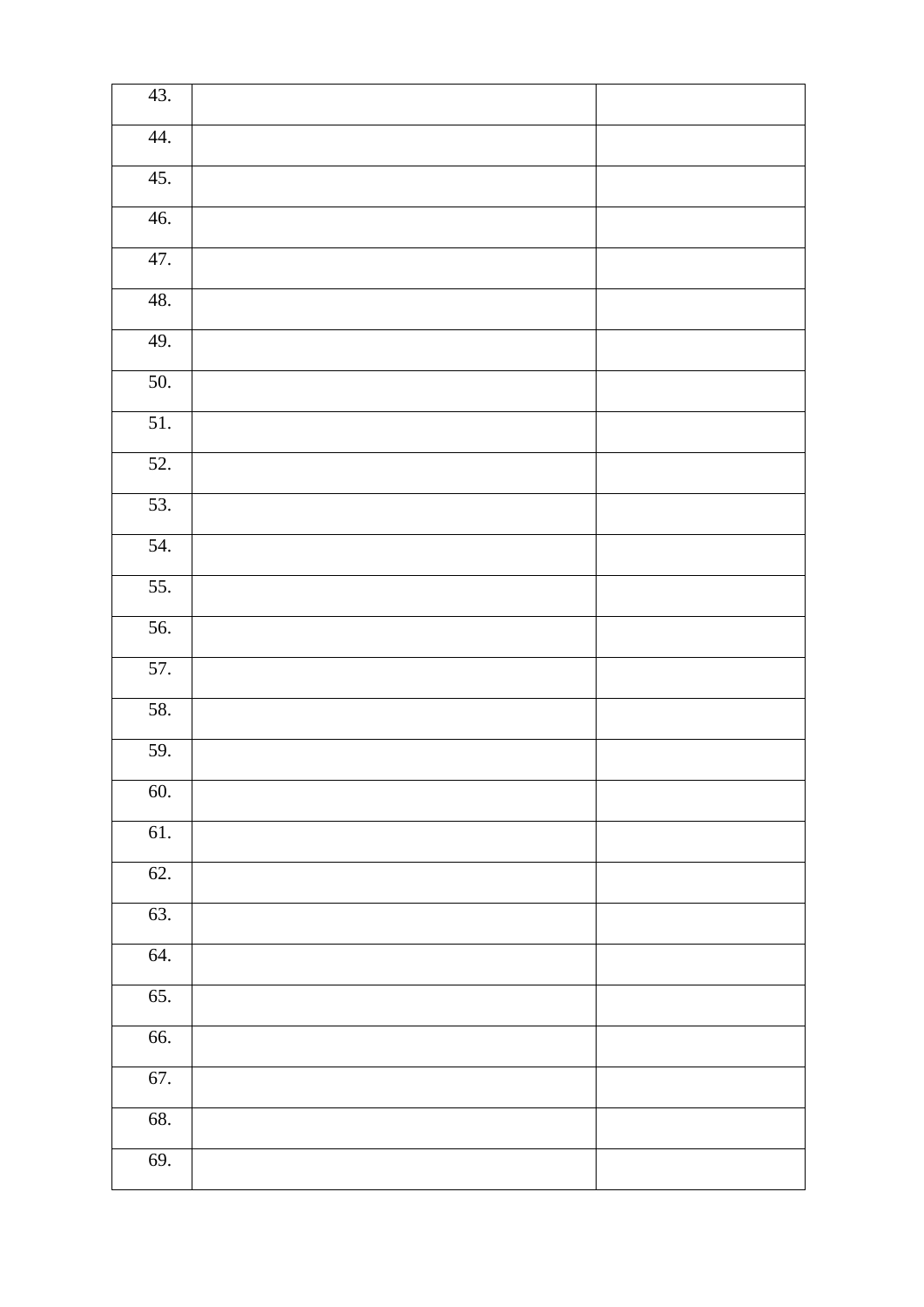| 70. |                             |  |
|-----|-----------------------------|--|
| 71. |                             |  |
| 72. |                             |  |
| 73. |                             |  |
| 74. |                             |  |
| 75. |                             |  |
|     | <b>TOTAL Amount in Rs/-</b> |  |

**Signature**:-………………………………